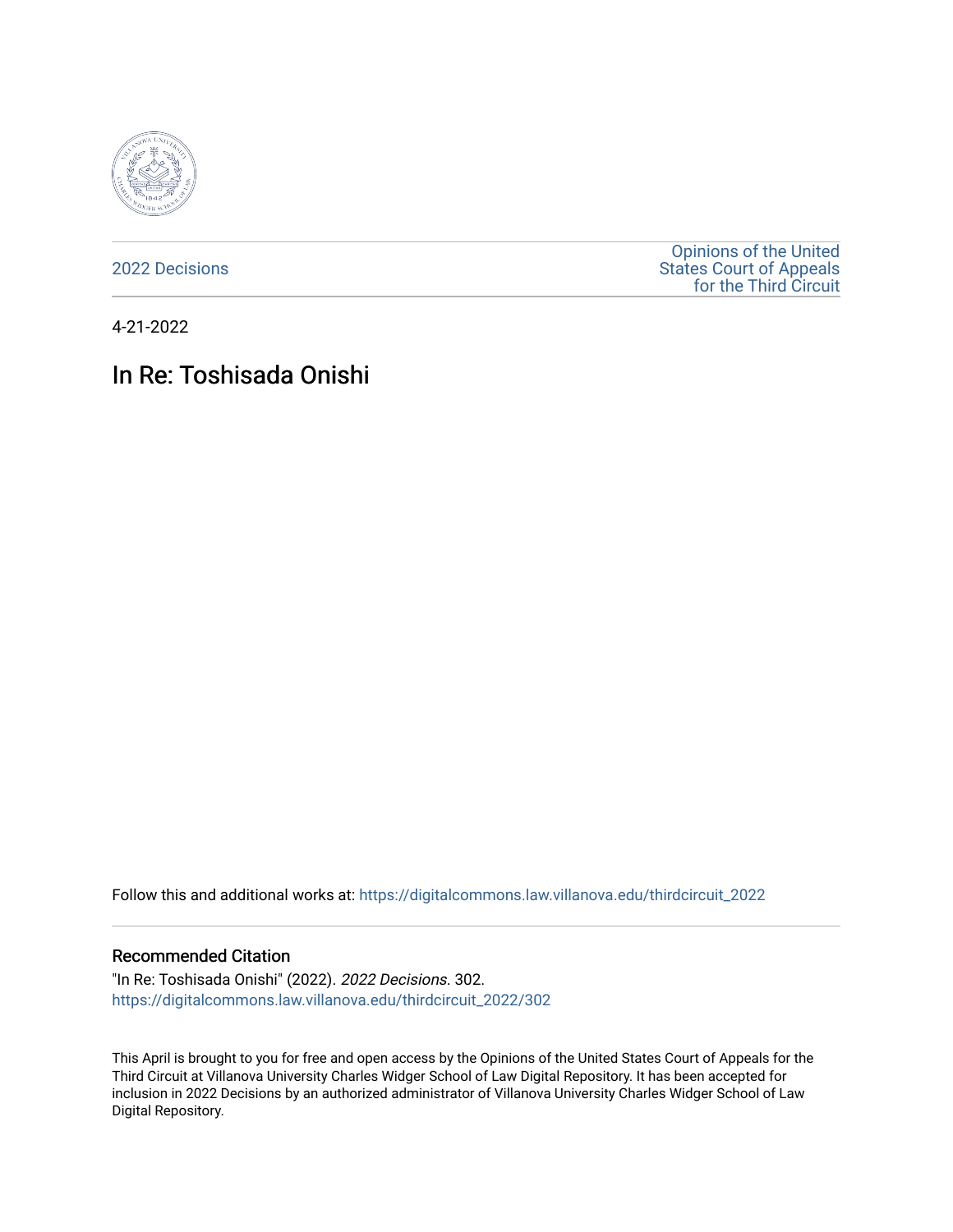#### ALD-122-E **NOT PRECEDENTIAL**

#### UNITED STATES COURT OF APPEALS FOR THE THIRD CIRCUIT

 $\frac{1}{2}$ 

### No. 22-1589  $\frac{1}{2}$

# IN RE: TOSHISADA ONISHI; TERUKO ONISHI; D.A.O., Petitioners

On a Petition for Writ of Mandamus from the United States District Court for the District of New Jersey (Related to D.N.J. Civ. No. 2:20-cv-13001)

 $\mathcal{L}_\text{max}$  and  $\mathcal{L}_\text{max}$  and  $\mathcal{L}_\text{max}$  and  $\mathcal{L}_\text{max}$ 

Submitted Pursuant to Rule 21, Fed. R. App. P. April 13, 2022 Before: JORDAN, RESTREPO and SCIRICA, Circuit Judges

> (Opinion filed: April 21, 2022)  $\overline{\phantom{a}}$

# OPINION\*  $\frac{1}{2}$

PER CURIAM

Toshisada Onishi and Teruko Onishi have filed a petition for a writ of mandamus

requesting that we direct Magistrate Judge Edward S. Kiel to take various actions related

to a case that they filed in the United States District Court for the District of New Jersey.<sup>1</sup>

or the following reasons, we will deny in part and dismiss in part the petition.

<sup>\*</sup> This disposition is not an opinion of the full Court and pursuant to I.O.P. 5.7 does not constitute binding precedent.

<sup>&</sup>lt;sup>1</sup> The petitioners also seek mandamus relief on behalf of Toshisada Onishi's minor child, D.A.O; D.A.O. is listed as a petitioner and Toshisada Onishi signed the petition on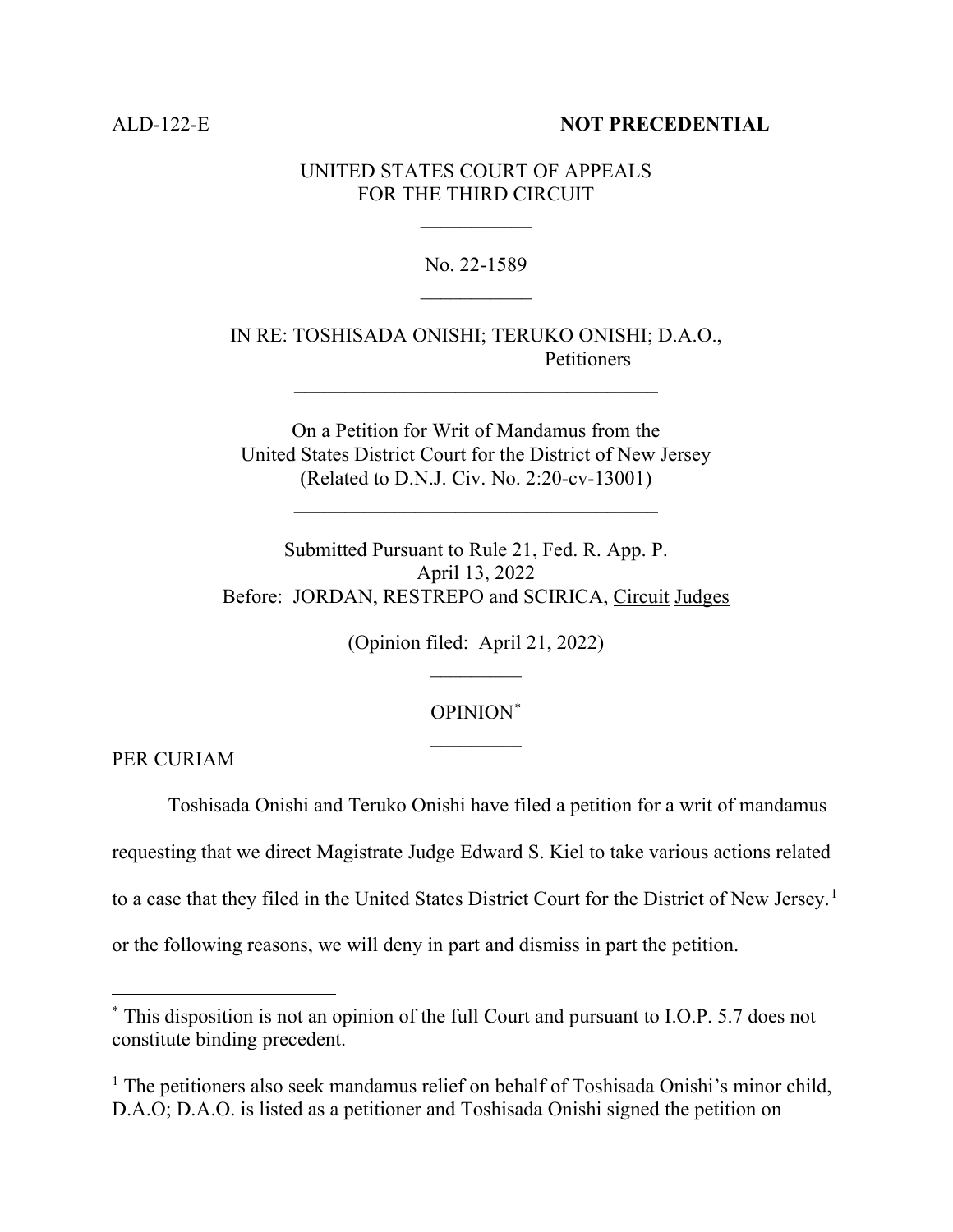In 2020, Toshisada Onishi and Teruko Onishi filed a complaint in the United States District Court for the District of New Jersey raising, in part, claims pertaining to a decision by an Indiana state court judge, David C. Chapleau, to award custody of Toshisada Onishi's minor child to his former spouse, Rachel Ellen House. The District Court granted the defendants' motion to dismiss for improper venue and for lack of personal jurisdiction. Following that decision, the plaintiffs moved for reconsideration, and repeatedly sought Magistrate Judge Kiel's recusal, as well as the arrest and prosecution of Judge Chapleau and House. The District Court denied those motions.

The mandamus petition asks us to direct Magistrate Judge Kiel to "arrest and prosecute" Judge Chapleau and House for a violation of 18 U.S.C. § 242; to recuse himself from further participation in the District Court case; to declare that the petitioners are victims under the Crime Victims' Rights Act (CVRA); and to rule on a motion to appoint a guardian ad litem, see ECF 137.

Mandamus relief is clearly not warranted here. A writ of mandamus is a drastic remedy available only in extraordinary circumstances. See In re Diet Drugs Prods. Liab. Litig., 418 F.3d 372, 378 (3d Cir. 2005). A petitioner seeking the writ "must have no other adequate means to obtain the desired relief, and must show that the right to issuance is clear and indisputable." Madden v. Myers, 102 F.3d 74, 79 (3d Cir. 1996).

D.A.O.'s behalf as D.A.O.'s father. However, neither Toshisada Onishi nor Teruko Onishi (D.A.O.'s grandmother), non- lawyers who are proceeding pro se, can represent the interests of D.A.O. See Osei-Afriyie by Osei-Afriyie v. Med. Coll. of Pa., 937 F.2d 876, 882 (3d Cir. 1991). Accordingly, we will dismiss the request for relief on D.A.O.'s behalf.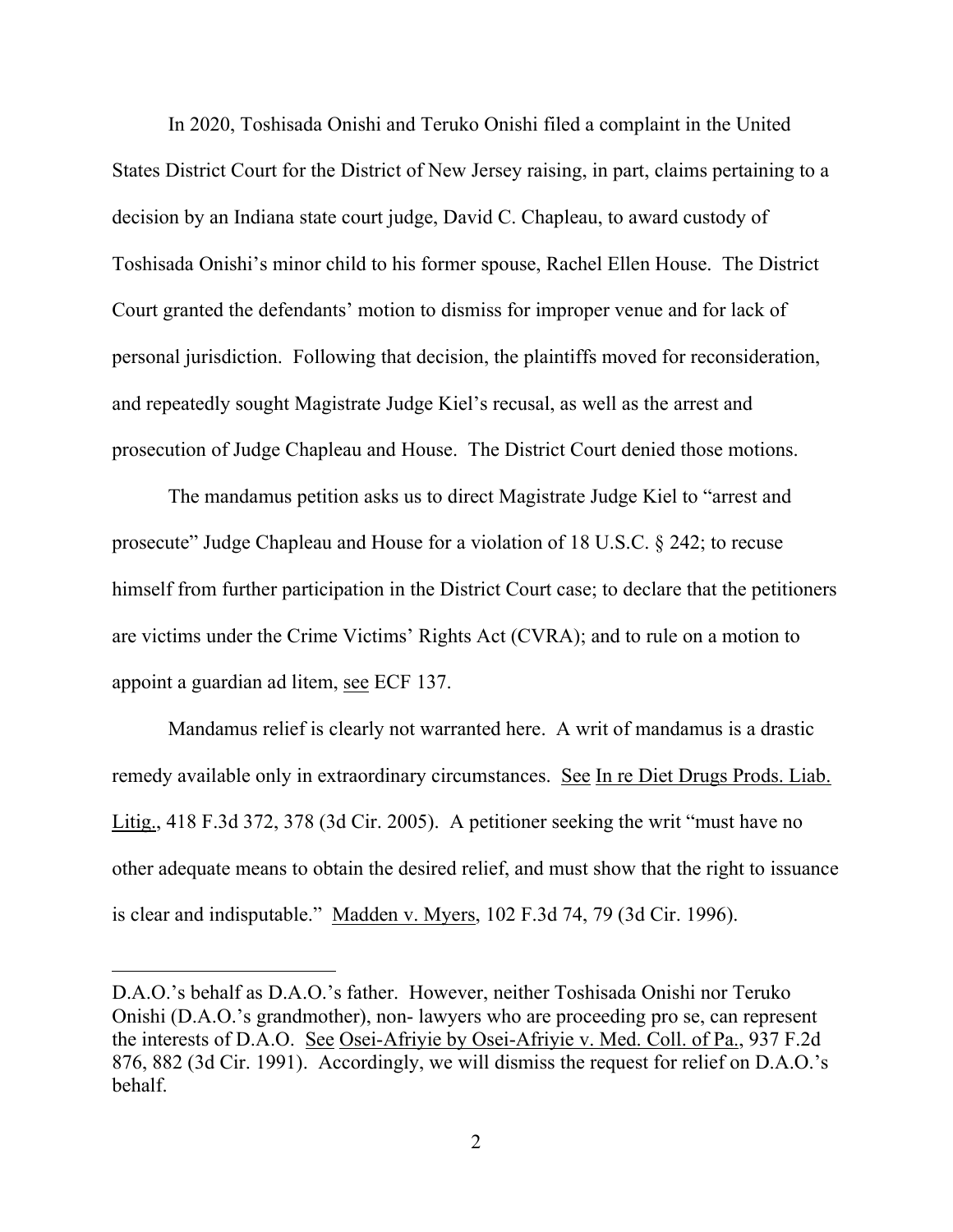To the extent that the petitioners seek to have Magistrate Judge Kiel facilitate the arrest of Judge Chapleau and House, there is no clear and indisputable right to require the government to initiate criminal proceedings. Linda R.S. v. Roland D., 410 U.S. 614, 619 (1973); cf. Inmates of Attica Corr. Facility v. Rockefeller, 477 F.2d 375, 379 (2d Cir. 1973) (affirming dismissal of a complaint in mandamus to compel the United States Attorney to investigate, arrest, and prosecute state officials for committing federal offenses). In addition, the petitioners' vague reference to "an apparent conflict of interest" does not require the recusal of Magistrate Judge Kiel.<sup>2</sup> See In re United States, 666 F.2d 690, 694 (1st Cir. 1981) (explaining that recusal is not required when it is based on "unsupported, irrational, or highly tenuous speculation"). In addition, we will not exercise our mandamus authority to declare that the petitioners are victims under the CVRA. Among other reasons, relief under that Act can be pursued in the federal courts in Indiana, where the purported crimes occurred. See 18 U.S.C.  $\S 3771(d)(3)$  (providing that rights under the CVRA may only be asserted in district court hosting relevant criminal prosecution or, "if no prosecution is underway, in the district court in the district in which the crime occurred"). In any event, it does not appear that the petitioners have any viable CVRA action to file anywhere. The petitioners' request that we direct the District Court to rule on their motion to appoint a guardian ad litem is moot, as that

<sup>2</sup> Toshisada Onishi's "Motion for Rule to Show Cause" (Doc. 13), in which he asks that we direct Magistrate Judge Kiel to "submit his reasonable explanation as to why this Honorable Court should not mandate the District Court to vacate the reassignment" of the underlying case, is denied.